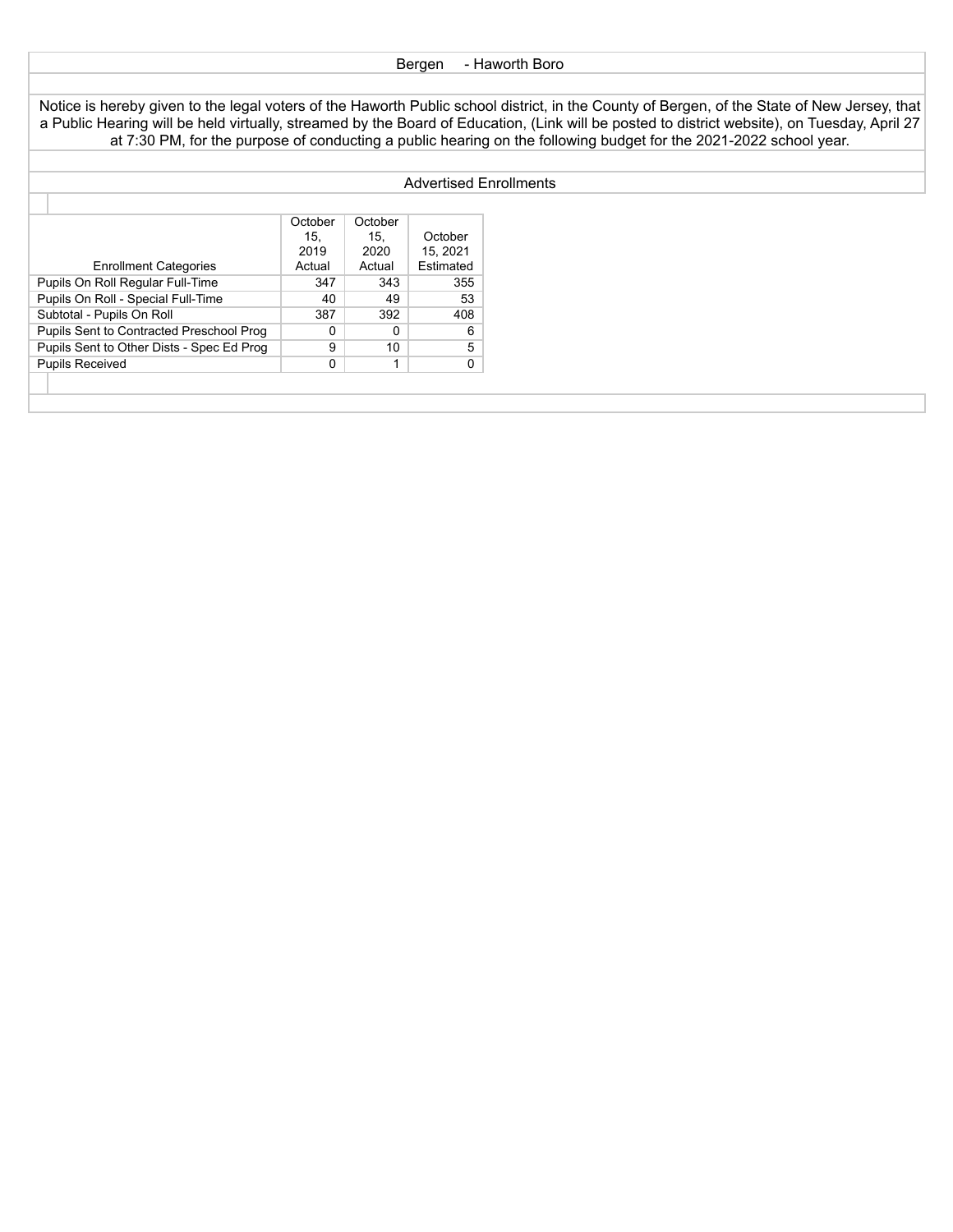|                                                      | Bergen       | - Haworth Boro             |                 |                  |  |
|------------------------------------------------------|--------------|----------------------------|-----------------|------------------|--|
|                                                      |              | <b>Advertised Revenues</b> |                 |                  |  |
|                                                      |              |                            |                 |                  |  |
| <b>Budget Category</b>                               | Account      | 2019-20 Actual             | 2020-21 Revised | 2021-22 Proposed |  |
| <b>Operating Budget:</b>                             |              |                            |                 |                  |  |
| Revenues from Local Sources:                         |              |                            |                 |                  |  |
| Local Tax Levy                                       | 10-1210      | 9,061,991                  | 9,242,325       | 9,427,171        |  |
| <b>Unrestricted Miscellaneous Revenues</b>           | $10-1XXX$    | 44,784                     | 37,000          | 50,000           |  |
| Interest Earned On Current Expense Emergency Reserve | 10-1XXX      | 0                          | 0               | 250              |  |
| Interest Earned on Maintenance Reserve               | $10-1XXX$    | 19,339                     | 0               | $\Omega$         |  |
| Interest Earned on Capital Reserve Funds             | 10-1XXX      | 19,334                     | 3,000           | 4,000            |  |
| <b>Total Revenues from Local Sources</b>             |              | 9,145,448                  | 9,282,325       | 9,481,421        |  |
|                                                      |              |                            |                 |                  |  |
| Revenues from State Sources:                         |              |                            |                 |                  |  |
| <b>Categorical Transportation Aid</b>                | 10-3121      | 30,722                     | 30,722          | 30,722           |  |
| <b>Extraordinary Aid</b>                             | 10-3131      | 154,694                    | 154,694         | 100,000          |  |
| <b>Categorical Special Education Aid</b>             | 10-3132      | 221,055                    | 256,013         | 293,195          |  |
| <b>Categorical Security Aid</b>                      | 10-3177      | 33,319                     | 33,319          | 33,319           |  |
| Adjustment Aid                                       | 10-3178      | 2,172                      | 2,172           | 2,172            |  |
| <b>Total Revenues from State Sources</b>             |              | 441,962                    | 476,920         | 459,408          |  |
|                                                      |              |                            |                 |                  |  |
| <b>Budgeted Fund Balance-Operating Budget</b>        | 10-303       | 0                          | 269,296         | 239,694          |  |
| <b>Transfers from Other Funds</b>                    | 10-5200      | 1,259                      | 0               | 0                |  |
| Adjustment for Prior Year Encumbrances               |              | $\Omega$                   | 8,248           | 0<br>$\Omega$    |  |
| Actual Revenues (Over)/Under Expenditures            |              | $-847,052$                 | 0               |                  |  |
| <b>Total Operating Budget</b>                        |              | 8,741,617                  | 10,036,789      | 10,180,523       |  |
| <b>Grants and Entitlements:</b>                      |              |                            |                 |                  |  |
| <b>Student Activity Fund Revenue</b>                 | 20-1760      | $\mathbf 0$                | 0               | 100              |  |
| <b>Total Revenues from Local Sources</b>             | 20-1XXX      | $\Omega$                   | 0               | 100              |  |
|                                                      |              |                            |                 |                  |  |
| Revenues from Federal Sources:                       |              |                            |                 |                  |  |
| I.D.E.A. Part B (Handicapped)                        | 20-4420-4429 | 76,596                     | 85,833          | 85,000           |  |
| <b>Total Revenues from Federal Sources</b>           |              | 76,596                     | 85,833          | 85,000           |  |
| <b>Total Grants and Entitlements</b>                 |              | 76,596                     | 85,833          | 85,100           |  |
|                                                      |              |                            |                 |                  |  |
| Repayment of Debt:                                   |              |                            |                 |                  |  |
| <b>Transfers from Other Funds</b>                    | 40-5200      | 338                        | 0               | 0                |  |
|                                                      |              |                            |                 |                  |  |
| Revenues from Local Sources:                         |              |                            |                 |                  |  |
| Local Tax Levy                                       | 40-1210      | 250,803                    | 0               | 0                |  |
| <b>Total Revenues from Local Sources</b>             |              | 250,803                    | 0               | 0                |  |
| <b>Total Local Repayment of Debt</b>                 |              | 251,141                    | 0               | 0                |  |
| Actual Revenues (Over)/Under Expenditures            |              | 799                        | 0               | 0                |  |
| <b>Total Repayment of Debt</b>                       |              | 251,940                    | $\overline{0}$  | $\overline{0}$   |  |
| <b>Total Revenues/Sources</b>                        |              | 9,070,153                  | 10,122,622      | 10,265,623       |  |
| <b>Total Revenues/Sources Net of Transfers</b>       |              | 9,070,153                  | 10,122,622      | 10,265,623       |  |
|                                                      |              |                            |                 |                  |  |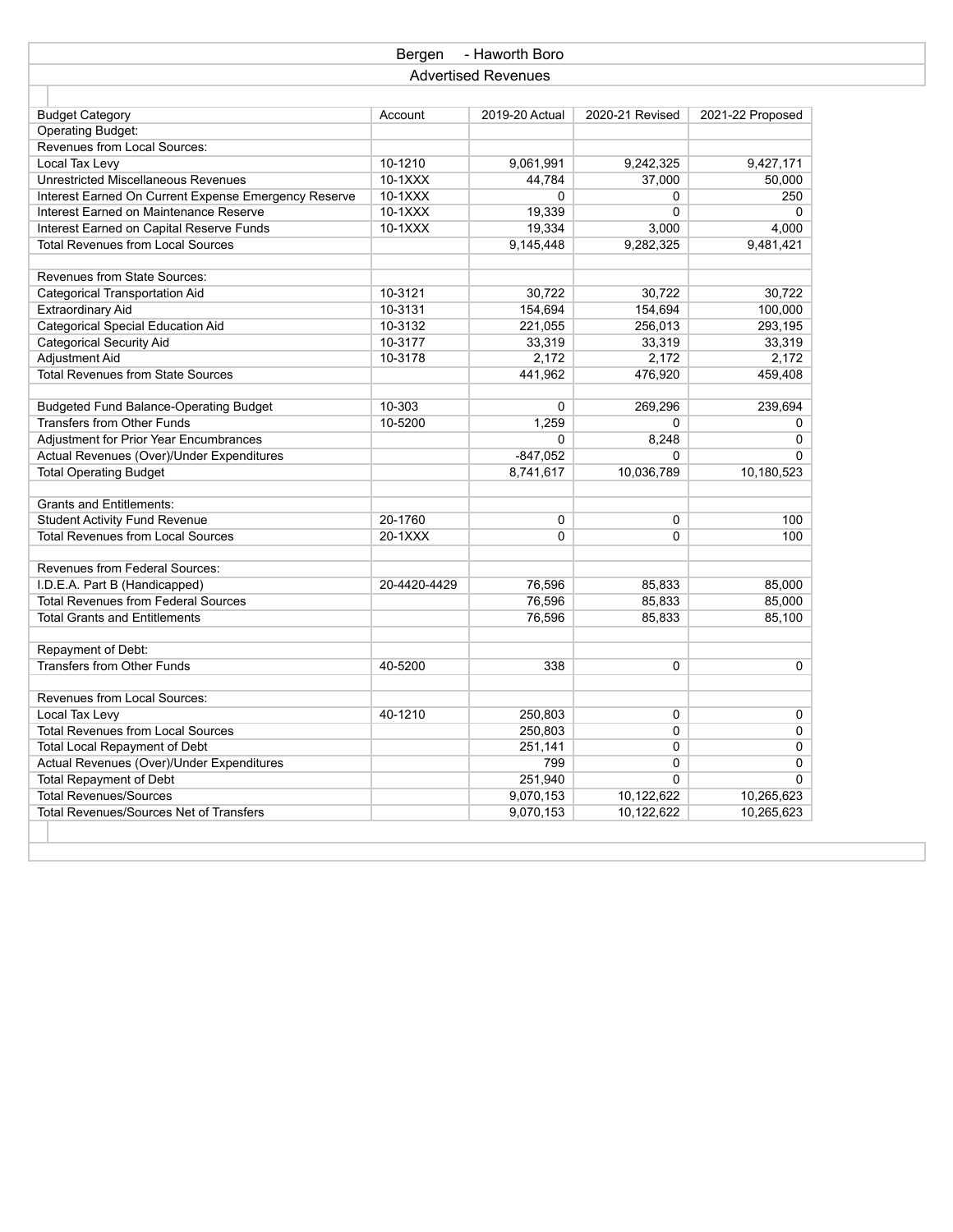| Bergen                                                                                                                                    | - Haworth Boro                   |                   |                    |                    |
|-------------------------------------------------------------------------------------------------------------------------------------------|----------------------------------|-------------------|--------------------|--------------------|
| <b>Advertised Appropriations</b>                                                                                                          |                                  |                   |                    |                    |
|                                                                                                                                           |                                  |                   |                    |                    |
|                                                                                                                                           |                                  | 2019-20           | 2020-21            | 2021-22            |
| <b>Budget Category</b>                                                                                                                    | Account                          | Actual            | Revised            | Proposed           |
|                                                                                                                                           |                                  |                   |                    |                    |
| <b>General Current Expense:</b>                                                                                                           |                                  |                   |                    |                    |
| Instruction:                                                                                                                              |                                  |                   |                    |                    |
| Regular Programs-Instruction                                                                                                              | 11-1XX-100-XXX                   | 3,175,058         | 3,576,830          | 3,643,495          |
| <b>Special Education-Instruction</b>                                                                                                      | 11-2XX-100-XXX                   | 560,443           | 633,157            | 779,775            |
| <b>Bilingual Education-Instruction</b>                                                                                                    | 11-240-100-XXX                   | 119,499           | 121,602            | 125,348            |
| School-Sponsored Cocurricular or Extracurricular Activities-Instruction                                                                   | 11-401-100-XXX                   | 64,415            | 45,750             | 71,750             |
| Summer School                                                                                                                             | 11-422-XXX-                      | 23,704            | 24,720             | 50,000             |
|                                                                                                                                           | <b>XXX</b>                       |                   |                    |                    |
| <b>Support Services:</b>                                                                                                                  |                                  |                   |                    |                    |
| Undistributed Expenditures-Instruction (Tuition)                                                                                          | 11-000-100-XXX                   | 344,110           | 490,347            | 555,408            |
| Undistributed Expenditures-Attendance and Social Work                                                                                     | 11-000-211-XXX                   | 59,731            | 66,812             | 68,745             |
| Undistributed Expenditures-Health Services                                                                                                | 11-000-213-XXX                   | 98,538            | 105,177            | 113,311            |
| Undistributed Expenditures-Speech, OT, PT and Related Services                                                                            | 11-000-216-XXX                   | 125,033           | 170,126            | 134,531            |
| Undistributed Expenditures-Other Support Services, Students-Extraordinary                                                                 | 11-000-217-XXX                   | $\Omega$          | 500                | 500                |
| Services                                                                                                                                  |                                  |                   |                    |                    |
| Undistributed Expenditures-Guidance                                                                                                       | 11-000-218-XXX                   | 117,975           | 124,701            | 128,387            |
| Undistributed Expenditures-Child Study Teams                                                                                              | 11-000-219-XXX                   | 456,035           | 462,473            | 503,823            |
| Undistributed Expenditures-Improvement of Instruction Services                                                                            | 11-000-221-XXX                   | 154,944           | 187,690            | 152,514            |
| Undistributed Expenditures-Education Media Services/Library                                                                               | 11-000-222-XXX                   | 85,231            | 93,057             | 99,495             |
| Undistributed Expenditures-Instructional Staff Training Services                                                                          | 11-000-223-XXX<br>11-000-230-XXX | 37,799<br>372,703 | 56,350             | 58,500             |
| Undistributed Expenditures-Support Services-General Administration                                                                        | 11-000-240-XXX                   |                   | 418,306            | 391,296            |
| Undistributed Expenditures-Support Services-School Administration                                                                         | 11-000-251-XXX                   | 141,671           | 150,500<br>208,291 | 153,750            |
| Undistributed Expenditures-Central Services                                                                                               |                                  | 198,378           |                    | 202,618<br>100,000 |
| Undistributed Expenditures-Administrative InformationTechnology<br>Undistributed Expenditures-Operation and Maintenance of Plant Services | 11-000-252-XXX<br>11-000-26X-XXX | 22,459<br>771,332 | 56,731<br>981,423  | 874,450            |
| Undistributed Expenditures-Student Transportation Services                                                                                | 11-000-270-XXX                   | 42,865            | 113,000            | 111,000            |
| Personal Services-Employee Benefits                                                                                                       | $11-XXX-$                        | 1,506,978         | 1,642,206          | 1,608,334          |
|                                                                                                                                           | XXX-2XX                          |                   |                    |                    |
| <b>Total Undistributed Expenditures</b>                                                                                                   |                                  | 4,535,782         | 5,327,690          | 5,256,662          |
| Interest Earned on Current Expense Emergency Res                                                                                          | 10-607                           | $\Omega$          | 0                  | 250                |
| <b>Total General Current Expense</b>                                                                                                      |                                  | 8,478,901         | 9,729,749          | 9,927,280          |
|                                                                                                                                           |                                  |                   |                    |                    |
| Capital Expenditures:                                                                                                                     |                                  |                   |                    |                    |
| Equipment                                                                                                                                 | $12-XXX-$                        | 258,473           | 299,797            | 245,000            |
|                                                                                                                                           | XXX-730                          |                   |                    |                    |
| Facilities Acquisition and Construction Services                                                                                          | 12-000-400-XXX                   | 4,243             | 4,243              | 4,243              |
| Interest Deposit to Capital Reserve                                                                                                       | 10-604                           | 0                 | 3,000              | 4,000              |
| Total Capital Outlay                                                                                                                      |                                  | 262,716           | 307,040            | 253,243            |
| <b>General Fund Grand Total</b>                                                                                                           |                                  | 8,741,617         | 10,036,789         | 10,180,523         |
|                                                                                                                                           |                                  |                   |                    |                    |
| Special Grants and Entitlements:                                                                                                          |                                  |                   |                    |                    |
| <b>Student Activity Fund</b>                                                                                                              | 20-475-XXX-                      | 0                 | 0                  | 100                |
|                                                                                                                                           | XXX                              |                   |                    |                    |
| Federal Projects:                                                                                                                         | 20-XXX-XXX-                      |                   |                    |                    |
| I.D.E.A. Part B (Handicapped)                                                                                                             | <b>XXX</b>                       | 76,596            | 85,833             | 85,000             |
| <b>Total Federal Projects</b>                                                                                                             | 20-XXX-XXX-                      | 76,596            | 85,833             | 85,000             |
|                                                                                                                                           | <b>XXX</b>                       |                   |                    |                    |
| <b>Total Special Revenue Funds</b>                                                                                                        |                                  | 76,596            | 85,833             | 85,100             |
|                                                                                                                                           |                                  |                   |                    |                    |
| Repayment of Debt:                                                                                                                        |                                  |                   |                    |                    |
| <b>Total Regular Debt Service</b>                                                                                                         | 40-701-510-XXX                   | 251,940           | 0                  | 0                  |
| <b>Total Debt Service Funds</b>                                                                                                           |                                  | 251,940           | 0                  | 0                  |
| <b>Total Expenditures/Appropriations</b>                                                                                                  |                                  | 9,070,153         | 10,122,622         | 10,265,623         |
| <b>Total Expenditures Net of Transfers</b>                                                                                                |                                  | 9,070,153         | 10,122,622         | 10,265,623         |
|                                                                                                                                           |                                  |                   |                    |                    |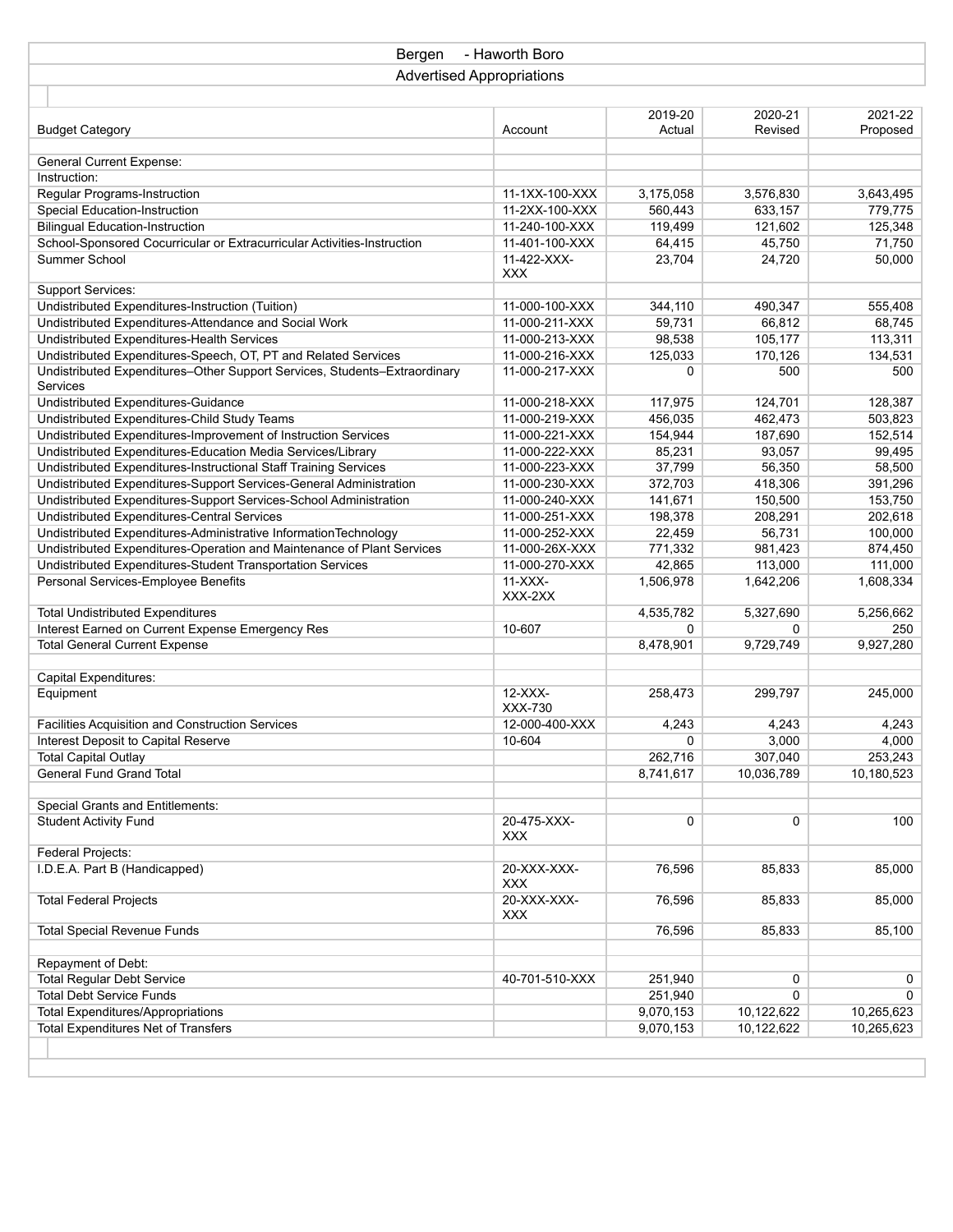| Bergen                                                              | - Haworth Boro                        |            |            |            |
|---------------------------------------------------------------------|---------------------------------------|------------|------------|------------|
|                                                                     | Advertised Recapitulation of Balances |            |            |            |
|                                                                     |                                       |            |            |            |
|                                                                     | Audited                               | Audited    | Estimated  | Estimated  |
|                                                                     | Balance                               | Balance    | Balance    | Balance    |
| <b>Budget Category</b>                                              | 06-30-2019                            | 06-30-2020 | 06-30-2021 | 06-30-2022 |
| Unrestricted:                                                       |                                       |            |            |            |
| --General Operating Budget                                          | 425,980                               | 437,491    | 364,694    | 250,000    |
| --Repayment of Debt                                                 | 2,058                                 | 1,259      | 0          |            |
| Restricted for Specific Purposes - General Operating Budget:        |                                       |            |            |            |
| --Capital Reserve                                                   | 1,177,800                             | 2,045,742  | 2,048,742  | 2,052,742  |
| --Adult Education Programs                                          | 0                                     |            | 0          |            |
| --Maintenance Reserve                                               | $\Omega$                              | 0          | 0          |            |
| --Legal Reserve                                                     | 406,936                               | 321,499    | 125,000    |            |
| --Tuition Reserve                                                   | 0                                     |            | 0          |            |
| --Current Expense Emergency Reserve                                 | 0                                     | 50,000     | 50,000     | 50,250     |
| --Impact Aid Reserve for General Expenses (Sections 8002 and 8003)  | 0                                     | 0          | 0          |            |
| -- Impact Aid Reserve for Capital Expenses (Sections 8007 and 8008) | 0                                     | 0          | 0          | U          |
| Repayment of Debt:                                                  |                                       |            |            |            |
| --Restricted for Repayment of Debt                                  | 0                                     | 0          | 0          | 0          |